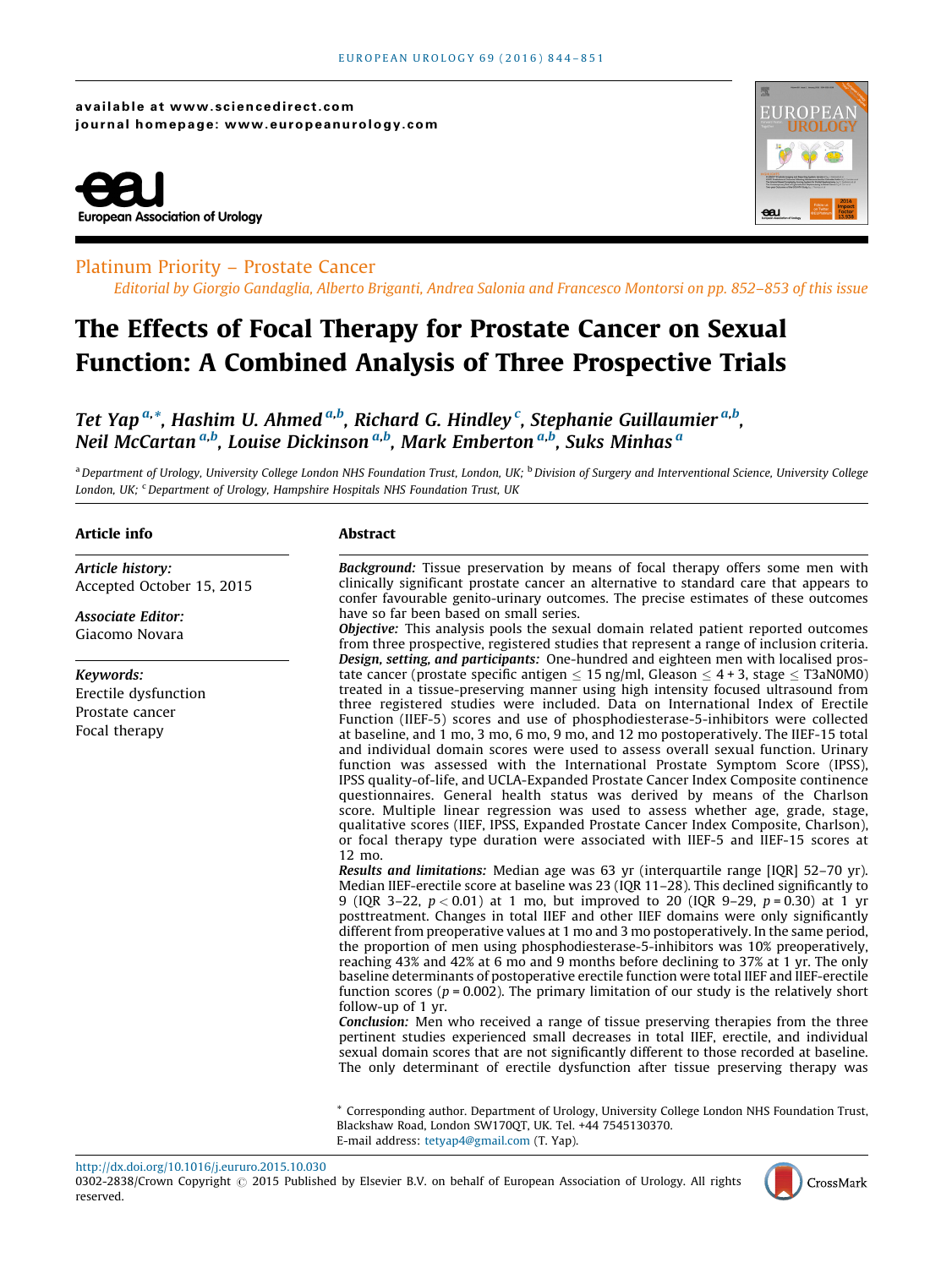preoperative erectile dysfunction status. Tissue preservation confers a high probability of maintaining erectile function that appears independent of all perioperative factors with the exception of baseline status.

Patient summary: In this report, the largest prospectively collected and published set of patients with erectile dysfunction outcomes post–focal therapy for prostate cancer, we have found a return to baseline International Index of Erectile Function–erectile and total International Index of Erectile Function scores by 6 mo post–focal therapy which was maintained at 1 yr, with the majority of patients not on any form of medical treatment for their erectile dysfunction at that point. Focal therapy may represent a suitable alternative for men of any age or comorbidity wishing to maintain erectile function.

Crown Copyright  $\odot$  2015 Published by Elsevier B.V. on behalf of European Association of Urology. All rights reserved.

## 1. Introduction

In surgical oncology the standard approach to solid organ tumours is to target the cancerous lesion by means of excision or ablation in conjunction with a tumour free margin. The aim of treatment is to achieve oncological control and at the same time preserve as much function as possible. In most urological oncology this transition from total organ extirpative surgery to organ preserving surgery has occurred (renal cancer, penile cancer) [\[1\].](#page-6-0) In prostate cancer, such a transition from an anatomically defined treatment (radical prostatectomy or radical radiotherapy) to one that is contingent on cancer-related attributes (location, burden, multiplicity, and grade) has been proposed  $[2]$  as a means to achieve cancer control but at the same time reduce treatment-related toxicity [\[3\]](#page-6-0).

The likelihood of preserving sexual function is one of the strongest drivers of patient choice in treatment allocation in men with early prostate cancer [\[2\].](#page-6-0) This being the case, it is important to have data that are both representative and precise enough to inform men who are considering tissue-preserving therapy as one of their options. However, the data that we currently rely upon are derived from a number of small case series, using a number of energy sources with nonstandardised methods. Moreover, a number of studies have tended to elicit health status using informal methods in a nonindependent manner at a range of time points [\[4\]](#page-6-0).

In order to correct this, we have pooled functional data from three prospective, registered, ethics committee approved and externally audited studies that were conducted in the UK between 2009 and 2013 (NCT005613314, NCT00988130, NCT00561262). These three studies comprise a broad range of functional status at baseline as eligibility criteria changed over time: firstly, a hemiablation trial ('HEMI'); secondly, the focal lesion ablation trial ('FOCAL'); and thirdly, an index lesion ablation trial ('LESION-CONTROL') [\[5–7\]](#page-6-0). Moreover, each study tests a different but standardised and quality controlled intervention. For the purposes of this analysis, all the studies had within their protocol a similar detailed and formal assessment of function [\[5–7\].](#page-6-0) These together represent the largest prospectively collected data on erectile function outcomes after focal therapy in prostate cancer.

## 2. Methods

#### 2.1. Study design and patients

Men eligible for this analysis comprised 118 men who were reported in the three trials of focal therapy  $[5-7]$ . These trials were conducted in two centres within the UK. Trial characteristics are summarised in [Table 1](#page-2-0). Eligibility for all three studies was similar from an oncological perspective: men with low, intermediate, and high-risk disease (prostate-specific antigen  $\leq$  15 ng/ml, Gleason  $\leq$  4 + 3, stage  $\leq$  T2NoMo), aged 45–80 yr with a life expectancy of 10 yr or more, a prostate volume of  $\leq$  40 ml or maximum anterior-posterior length of  $\leq$  40 mm. Men were carefully characterised using a combination of multiparametric magnetic resonance imaging (mp-MRI) (1.5 T, T2W, diffusion-weighted, dynamic contrast-enhancement) and concordant biopsy (transperineal template-prostate-mapping [TPM] or transrectal biopsies) [\[8\].](#page-6-0) Exclusion criteria are detailed in the previous reports [\[5–7\].](#page-6-0)

The trials were approved by the University College London Hospitals Local Research Ethics Committee A under the auspices of the National Research Ethics Service (UK). The studies were independently audited by hospital research and development officials. Additionally, the protocols for each trial were anonymously peer-reviewed by the National Cancer Research Network (UK) and the Medical Research Council (UK).

#### 2.2. Procedures

Men underwent treatment with a transrectal high intensity focused ultrasound (HIFU) device (Sonablate 500; Sonacare Inc, Indianapolis, IN, USA). This procedure has been previously described in detail [\[7\].](#page-6-0) For all three trials, there were three general treatment guidelines. First, a maximum of 60% of the prostate could be ablated. Secondly, the edge of the ablation zone had to be at least 10 mm from a neurovascular bundle (ie, the contralateral bundle, determined on ultrasound). The ablation zone had to be at least 5 mm from both neurovascular bundles if treatment was bilateral. Thirdly, untreated areas could not have any histological evidence of clinically significant prostate cancer (Gleason  $\geq 3 + 4$  and/or cancer core length  $> 4$  mm).

The first of the studies to report was the HEMI trial ( $n = 20$ ). The intervention in this trial was anatomical in that lobe associated with the cancer was treated in its entirely in addition to a 5 mmmargin that crossed the midline into the contralateral lobe. In terms of the nature of intervention, the HEMI trial was the most standardised as the same treatment was applied irrespective of the cancer characteristics. The second study to report was the FOCAL trial  $(n = 42)$ . In this study the intervention was defined by the operatorwho made rule-based judgments on the treatment plan based on inputs from the mp-MRI (when a lesion was visible) and TPM-biopsies. The areas positive for cancer were treated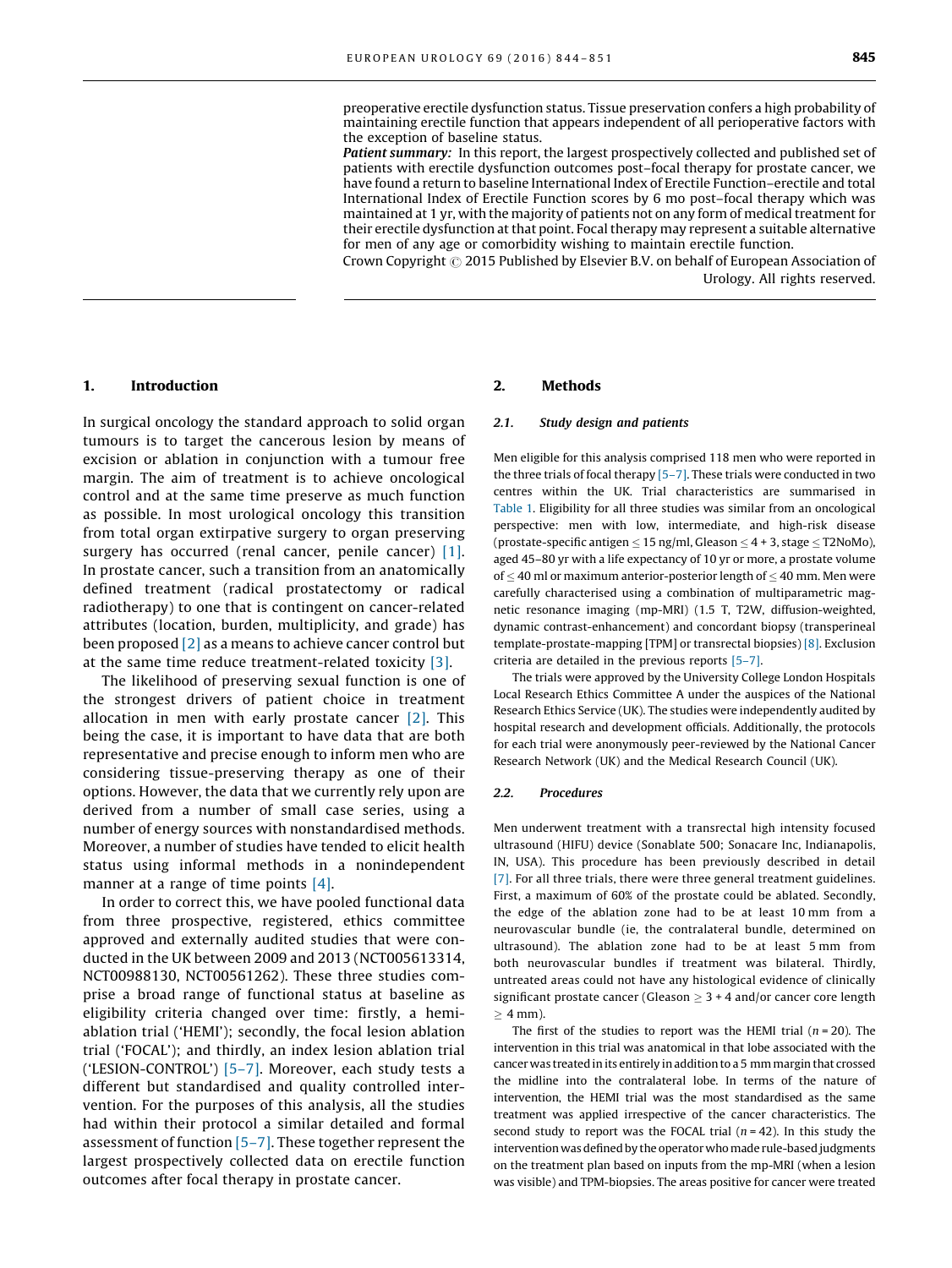<span id="page-2-0"></span>

| Preoperative characteristics                                | Focal ablation [7] | Hemi-ablation [6] | Lesion control [5] | All groups ( $p$ value for difference) $\check{\ }$ |
|-------------------------------------------------------------|--------------------|-------------------|--------------------|-----------------------------------------------------|
| n                                                           | 42                 | 20                | 56                 | 118                                                 |
| Median age/yr (IQR)                                         | $63(58-66)$        | $60(56-64)$       | $64(60-68)$        | 63 (52-70) ( $p = 0.07$ , Kruskal-Wallis)           |
| Median PSA (ng/ml) (IQR)                                    | $7.4(5.9-9.7)$     | $6.6(5.5 - 8.2)$  | $6.5(4.9-9.7)$     | 6.8 $(5.6-9.3)$ ( $p = 0.34$ , Kruskal-Wallis)      |
| Gleason grade (% of group)                                  |                    |                   |                    |                                                     |
| $3 + 3$                                                     | 13(31)             | 6(30)             | 14(25)             | $p = 0.98$ (Chi-square)                             |
| $3 + 4$                                                     | 25(60)             | 12(60)            | 36 (64)            |                                                     |
| $4 + 3$                                                     | 4(9)               | 2(10)             | 6(11)              |                                                     |
| Stage (% of group)                                          |                    |                   |                    |                                                     |
| IC                                                          | 38 (90)            | 20 (100)          | 16(29)             | $(p < 0.01$ , Chi-squared)                          |
| <b>IIA</b>                                                  | 4(10)              | $\mathbf{0}$      | 9(16)              |                                                     |
| <b>IIB</b>                                                  | $\bf{0}$           | 0                 | 18 (32)            |                                                     |
| <b>IIC</b>                                                  | $\Omega$           | $\Omega$          | 13(23)             |                                                     |
| Median total IPSS score (IQR)                               | $7(4-12)$          | $8(6-13)$         | $8(5-9)$           | 8 $(5-12)$ ( $p = 0.58$ , Kruskal-Wallis)           |
| Median IPSS Quality of life                                 | $1(0-2)$           | $1(0-2)$          | $1(0-2)$           | $1(0-2)(p = 0.79$ , Kruskal-Wallis)                 |
| score (IQR)                                                 |                    |                   |                    |                                                     |
| Median total EPIC score (IQR)                               | $91(87-95)$        | 94 (89-96)        | $90(87-93)$        | 92 (87-96) ( $p = 0.86$ , Kruskal-Wallis)           |
| Median adjusted Charlson<br>score (IQR)                     | 88 (85-93)         | NA                | 87 (84-89)         | 88 (84–93) ( $p = 0.12$ , Kruskal-Wallis)           |
| Median total IIEF score (IQR) (0-75)                        | 58 (32-67)         | $63(59-70)$       | $54(30-65)$        | 58 $(32-67)(p = 0.07$ , Kruskal-Wallis)             |
| Median IIEF-erectile function<br>score $(IOR)(0-30)$        | $24(15-29)$        | $23(20-25)$       | $22(10-29)$        | 23 (11-28) ( $p = 0.39$ , Kruskal-Wallis)           |
| Median IIEF-orgasmic function                               | $10(8-10)$         | $10(9-10)$        | $9(4-10)$          | 10 $(6-10)(p = 0.11$ , Kruskal-Wallis)              |
| score $(IQR)(0-10)$                                         |                    |                   |                    |                                                     |
| Median IIEF-sexual desire                                   | $7(5-8)$           | $10(9-10)$        | $7(6-8)$           | 10 $(0-12)$ (p = 0.67, Kruskal Wallis)              |
| score $(IQR)(0-10)$                                         |                    |                   |                    |                                                     |
| Median IIEF-intercourse satisfaction<br>score $(IQR)(0-15)$ | $9(0-12)$          | $10(10-12)$       | $10(0-11)$         | 10 $(0-12)(p = 0.19$ , Kruskal-Wallis)              |
| Median IIEF-overall satisfaction<br>score $(IQR)$ $(0-10)$  | $8(4-9)$           | $8(8-9)$          | $8(4-8)$           | $8(5-9)(p = 0.07$ , Kruskal-Wallis)                 |
| PDE5-inhibitor use $(n   \mathcal{X})$                      | 3(7)               | 2(10)             | 7(13)              | $12(10)(p = 0.68$ , Kruskal-Wallis)                 |
| Median HIFU duration (min) (IQR)                            | $105(86-122)$      | $115(105-151)$    | $105(90-130)$      | 115 (95-140) ( $p = 0.68$ , Kruskal-Wallis)         |

HIFU = high intensity focused ultrasound; IIEF = International Index of Erectile Function; IPSS = International Prostate Symptom Score; IQR = interquartile range; NA = not applicable; PDE5 = phosphodiesterase-5; PSA = prostate specific antigen.

Significance level for difference between groups:  $p > 0.05$ .

with at least a 3–5 mm margin around the lesion (2–4 HIFU pulses). In areas where a discrepancy between mp-MRI and TPM-biopsies was identified, histopathological findings took precedence. Some cancer lesions were quite close and were therefore included in the same area of treatment. As a result, more than two lesions could be treated as long as there were only two areas of treatment. Designation of individual lesions was usually straightforward but when positive biopsies were close together, lesions were labelled separately if there was at least one intervening normal biopsy. If possible, both neurovascular bundles were preserved. In the LESION-CONTROL trial ( $n = 56$ ), the treatment covered the area of the gland in which the index lesion or other secondary lesions  $\geq$  0.5 cc were identified with mp-MRI and biopsy.

Assessment of erectile function took place at designated clinic visits that were scheduled at 1 mo, 3 mo, 6 mo, 9 mo, and 12 mo. The International Index of Erectile Function (IIEF-15) total and domain scores on erectile function, intercourse satisfaction, orgasmic function, sexual desire, and overall satisfaction were used to assess overall sexual function. In addition, urinary function was assessed with International Prostate Symptom Score (IPSS), the IPSS quality-of-life questionnaire, and the UCLA-Expanded Prostate Cancer Index Composite (EPIC) continence questionnaire and the Charlson comorbidity score for multivariate analysis [\[8\].](#page-6-0) On-demand phosphodiesterase-5 (PDE5) inhibitors were permitted at any time point during follow-up, and patients were counselled on using PDE5 inhibitors for any erectile dysfunction (ED) at each of their visits.

The primary outcome for our pooled posthoc analysis was postoperative erectile function at 12 mo, assessed by means of IIEF questionnaires. Our preplanned analysis related to the identification of any recorded baseline and perioperative factors that predicted the presence or absence of postoperative erectile function.

#### 2.3. Statistical analysis

The IIEF questionnaire was tabulated using standard methodology (addition of questionnaire values). Categorical outcomes were reported as point estimates with binomial 95% confidence intervals (CIs) to demonstrate the level of precision. Wilcoxon rank-sum test (two-tailed) was used to assess differences between questionnaire scores measured at baseline and at the 12-mo follow-up visit. Nonparametric tests (Kruskal-Wallis) were used for all analyses comparing the different groups where feasible. Changes over time were reported with box-andwhisker plots. Multiple linear regression was used to assess whether age, Gleason (entered as Gleason  $3 + 3$ ,  $3 + 4$ ,  $4 + 3$ ), stage (IC, IIA, IIB, IIC), Charlson comorbidity score, IIEF, IPSS, and UCLA-EPIC scores, focal therapy type (FOCAL, HEMI, LESION-CONTROL), and therapy duration were associated with IIEF-5 and IIEF-15 scores at 12 mo, adjusting for baseline IIEF. A p-value of 0.05 or less was deemed significant. SPSS (IBM, version 22 13.8.2013) was used.

## 3. Results

## 3.1. Baseline characteristics

Median age was 63 yr (interquartile range [IQR] 52–70 yr). There were no evidence of any significant differences in any of the baseline characteristics of age, mean prostate specific antigen level, Gleason grade, IPSS, IPSS Quality of life score, EPIC score, adjusted Charlson score, total and component IIEF scores, PDE5i usage, and HIFU duration between the three trial groups. However, patients in the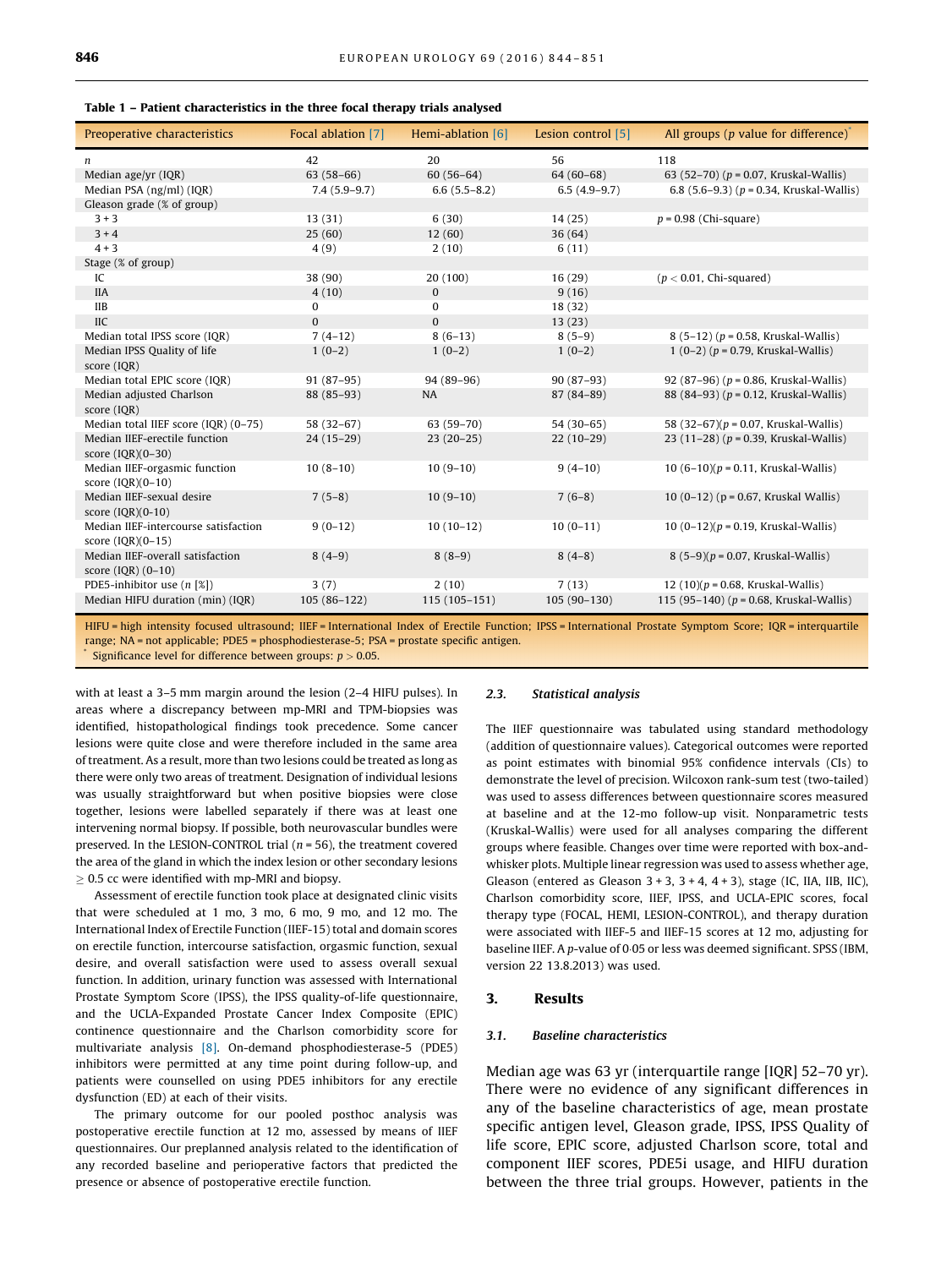<span id="page-3-0"></span>

Fig. 1 – Distribution and median International Index of Erectile Function-erectile function from baseline to 12 mo. Median level is represented by the line within the box, margins of the box represent the interquartile range, and the whiskers represent the extremes of distribution. The box plots show a gradual recovery of median International Index of Erectile Function-erectile function to baseline levels at 9 mo and 12 mo posttreatment. IIEF = International Index of Erectile Function.

LESION-CONTROL trial tended to have higher stage disease with 23% of the cohort having IIC disease compared to none in the other groups ([Table 1\)](#page-2-0).

## 3.2. Primary outcomes

Median IIEF-erectile score at baseline was 23 (IQR 11–28). This declined significantly to 9 (IQR 3-22,  $p < 0.01$ ) at 1 mo, but improved to 15 (IQR 6-26,  $p = 0.007$ ) at 3 mo, 19 (IQR 8–27,  $p = 0.06$ ) at 6 mo, 20 (IQR 9–29,  $p = 0.59$ ) at 9 mo, and 20 (IQR 9-28,  $p = 0.30$ ) at 1 yr posttreatment (Fig. 1). Changes in total-IIEF and other IIEF domains were only significantly different from preoperative values at 1 mo and 3 mo postoperatively (Fig. 2). When IIEF-erectile and total scores were compared between the three groups, there was no significant difference at baseline, 1 mo, 3 mo, 6 mo, 9 mo, and 12 mo postfocal therapy (Table 2).



Fig. 2 – Distribution of median International Index of Erectile Functiontotal from baseline (score = 58) to 12 mo. Median level is represented by the line within the box, margins of the box represent the interquartile range, and the whiskers represent the extremes of distribution. The box plots show a gradual recovery of median International Index of Erectile Function-total to baseline levels at 9 mo and 12 mo posttreatment.

IIEF = International Index of Erectile Function.

#### 3.3. Secondary outcomes

Firstly, the proportion of men using PDE5-inhibitors was 12/118 (10%) preoperatively, 15/118 (13%) at 1 mo, 35/118 (30%) at 3 mo, reaching 51/118 (43%) and 50/118 (42%) at 6 mo and 9 mo before dropping to 44/118 (37%) at 1 yr. PDE5 inhibitor usage was started on patient demand, with sildenafil 100 mg used in the majority (89%). In the same period, the proportion of patients postoperatively on PDE5 inhibitor usage excluding those who were on it preoperatively was 8/106 (8%) at 1 mo, 24/106 (23%) at 3 mo, 40/106 (38%) at 6 mo and 9 mo, dropping to 32/106 (30%) at 12 mo. There was no significant difference in the proportion of patients on PDE5-inhibitors (both total and newly starting) between the three study groups at each time-point [\(Table 3\)](#page-4-0). No patients sought second-line drug or mechanical therapies for ED.

| Median value (IOR)                                  | <b>Baseline</b> | $1 \text{ mo}$ | $3 \text{ mo}$ | $6 \text{ mo}$ | 9 <sub>mo</sub> | $12 \text{ mo}$ |
|-----------------------------------------------------|-----------------|----------------|----------------|----------------|-----------------|-----------------|
| IIEF-erectile (FOCAL)                               | $24(15-29)$     | $6(3-20)$      | $12(7-25)$     | $19(12-26)$    | $23(11-29)$     | $21(11-27)$     |
| IIEF-erectile (HEMI)                                | $23(20-25)$     | $11(8-22)$     | $22(7-27)$     | $26(14-28)$    | $28(21-29)$     | $25(14-29)$     |
| IIEF-erectile (LESION CONTROL)                      | $22(10-29)$     | $11(4-22)$     | $15(6-26)$     | $16(5-26)$     | $18(5-28)$      | $16(6-27)$      |
| IIEF-erectile (IQR) (ALL)                           | $23(11-28)$     | $9(3-22)$      | $15(6-26)$     | $19(8-27)$     | $20(9-29)$      | $20(9-28)$      |
| p value (difference between groups, Kruskal-Wallis) | 0.34            | 0.14           | 0.61           | 0.06           | 0.06            | 0.10            |
| <i>p</i> value (difference from baseline)           |                 | 0.004          | 0.009          | 0.06           | 0.59            | 0.30            |
| IIEF-total (FOCAL)                                  | $58(32-67)$     | $18(11-47)$    | $33(21-55)$    | $47(27-58)$    | $50(28-64)$     | $55(30-63)$     |
| IIEF-total (HEMI)                                   | $63(59-70)$     | $32(21-51)$    | $52(25-62)$    | $57(40-64)$    | $62(49-67)$     | $55(36-65)$     |
| IIEF-total (LESION CONTROL)                         | $54(30-65)$     | $33(17-53)$    | $39(21-56)$    | $42(24-59)$    | $43(19-61)$     | $42(21-59)$     |
| IIEF-total (IQR) (ALL)                              | $58(32-67)$     | $28(13-50)$    | $39(21-58)$    | $47(26-61)$    | $51(26-64)$     | $47(28-62)$     |
| p value (difference between groups, Kruskal-Wallis) | 0.26            | 0.06           | 0.56           | 0.85           | 0.06            | 0.18            |
| <i>p</i> value (difference from baseline)           |                 | 0.005          | 0.009          | 0.08           | 0.57            | 0.30            |
| IIEF completion rate (all groups)                   | 98%             | 97%            | 97%            | 96%            | 96%             | 95%             |

IIEF = International Index of Erectile Function; IQR = interquartile range. Significant difference; significance level:  $p > 0.05$ .

Table 2 – International Index of Erectile Function (IIEF)-erectile and total IIEF between the three groups at baseline, 1 mo, 3 mo, 6 mo, and 12 mo post–focal therapy, along with IIEF questionnaire completion rates at each time-point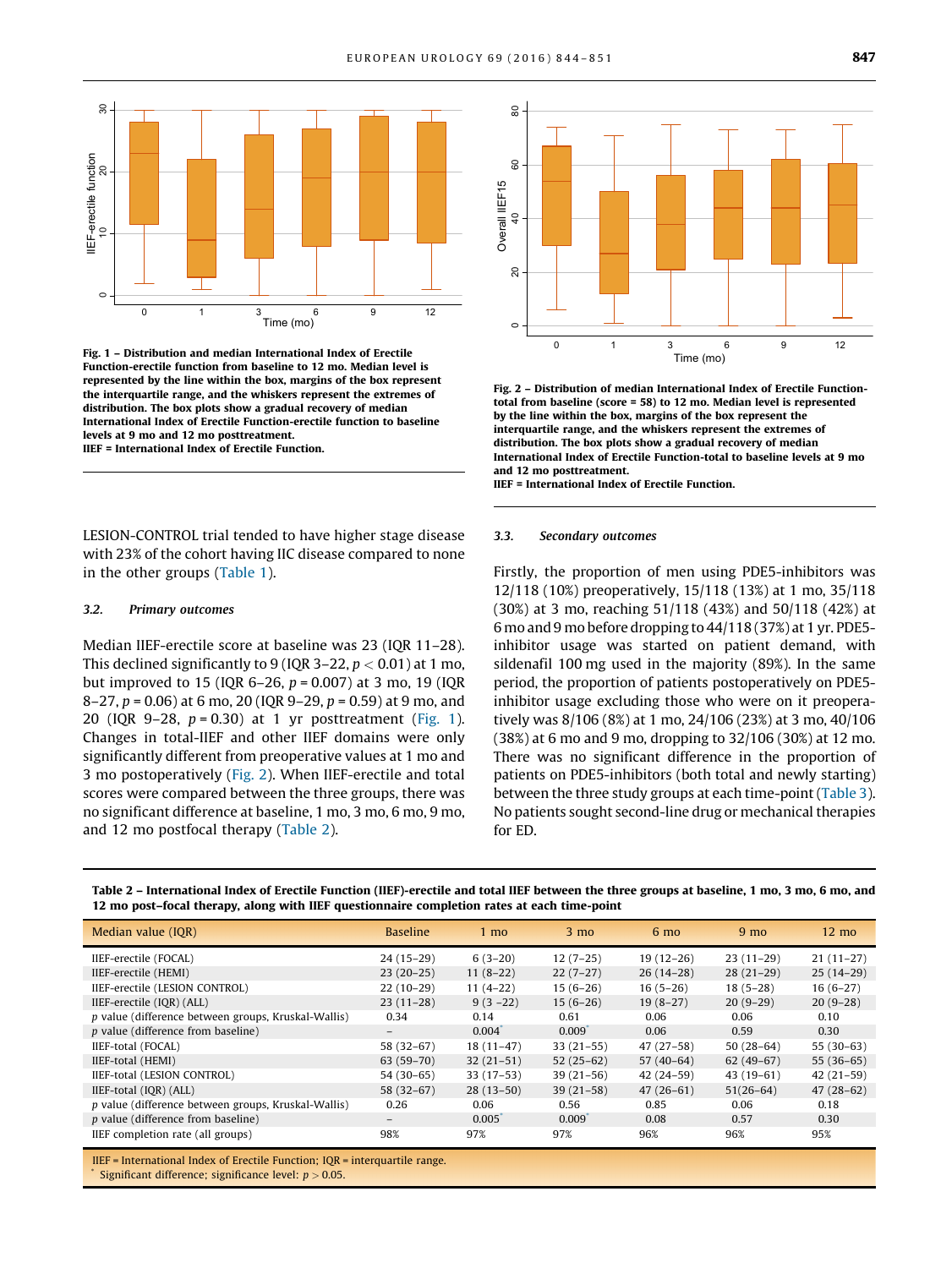|                                                                                   | <b>Baseline</b> | 1 m    | $3 \text{ mo}$ | $6 \text{ mo}$ | 9 <sub>mo</sub> | $12 \text{ mo}$ |
|-----------------------------------------------------------------------------------|-----------------|--------|----------------|----------------|-----------------|-----------------|
| $N$ (%) on PDE5-inhibitors (FOCAL)                                                | 3(7)            | 4(10)  | 14 (33)        | 17(40)         | 17 (40)         | 14 (33)         |
| $N$ (%) on PDE5-inhibitors (HEMI)                                                 | 2(10)           | 5(25)  | 7(35)          | 9(45)          | 7(35)           | 7(35)           |
| N (%) on PDE5-inhibitors (LESION CONTROL)                                         | 7(13)           | 6(11)  | 14(25)         | 25(45)         | 26(46)          | 23(41)          |
| $N$ (%) on PDE5-inhibitors (ALL)                                                  | 12(10)          | 15(13) | 35(30)         | 51(43)         | 50(42)          | 44 (37)         |
| $N$ (%) on PDE5-inhibitors (NEW) <sup>a</sup>                                     |                 | 8(8)   | 24(23)         | 40 (38)        | 40 (38)         | 32(30)          |
| p value (difference between groups, Kruskal-Wallis)                               | 0.68            | 0.22   | 0.56           | 0.93           | 0.86            | 0.75            |
| $PDE% = phosphodiesterase-5.$<br><sup>a</sup> Not on PDE5 inhibitors at baseline. |                 |        |                |                |                 |                 |
| Significance level: $p > 0.05$ .                                                  |                 |        |                |                |                 |                 |

<span id="page-4-0"></span>Table 3 – Phosphodiesterase-5-inhibitor usage between the three groups at baseline, 1 mo, 3 mo, 6 mo, and 12 mo post–focal therapy

Secondly, in patients started on PDE5-inhibitors postoperatively, there was a significant improvement in IIEFerectile score of 6 (95% CI 2–10,  $p \le 0.01$ ) and total-IIEF (13, 95% CI 5–22,  $p < 0.01$ ) compared with those not on PDE5– inhibitors. The change in IIEF-erectile and total-IIEF scores between those who came off PDE5-inhibitors at 12 mo was not significant compared with those that remained on medication (IIEF-erectile difference 1.8, 95% CI 1.5–5.2,  $p = 0.27$ ; total-IIEF difference 1.3, 95% CI 5.5–8.2,  $p = 0.69$ ) and is likely to reflect the recovery of erectile function in patients who stopped PDE5-inhibitors post–focal therapy. Fifty-four percent of men who stopped PDE5-inhibitors by 12 mo reported a return to their baseline IIE-erectile score at 12 mo.

Thirdly, changes in erectile function postoperatively (at 12 mo) were only significantly associated with preoperative total-IIEF and IIEF-erectile function scores  $(p = 0.002)$ , whereas age ( $p = 0.62$ ), focal therapy strategy ( $p = 0.21$ ), and duration ( $p = 0.45$ ), Gleason score ( $p = 0.50$ ), and stage  $(p = 0.33)$ , as well as preoperative Charlson comorbidity scores (with and without adjustment for prostate cancer,  $p = 0.65$  and  $p = 0.63$ ), IPSS ( $p = 0.87$ ), IPSS-quality of life  $(p = 0.71)$ , and UCLA-EPIC continence scores  $(p = 0.14)$  at baseline were not found to be independently associated with total-IIEF and IIEF-erectile scores at 12 mo (multiple linear regression, all  $p > 0.05$  as above). For each unit increase of IIEF-erectile function at baseline, the mean increase at 12 mo in total IIEF was 0.60 (95%CI 0.42-0.78,  $p < 0.01$ ) and mean improvement in IIEF-erectile was 0.73 (95% CI 0.43–0.80,  $p < 0.01$ ).

## 4. Discussion

In summary, our analysis of the pre- and postoperative sexual domains from three prospective, registered studies of tissue preserving therapy has shown that men exposed to a range of interventions experienced a small reduction in mean total-IIEF and IIEF-erectile scores at 6 mo that was not statistically significant. The only determinant of postoperative erectile function status proved to be preoperative erectile function status.

## 4.1. Clinical implications

Our results compare favourably with studies that used patient reported outcomes following radical whole gland interventions [\[9–11\].](#page-6-0) Our results are of considerable utility to men whose choice of treatment is heavily weighted by preservation of sexual function domains. Men with reasonable sexual function at baseline can undergo a broad range of tissue preserving therapy with a high probability of their IIEF score being similar 6-mo postoperatively to that recorded at baseline. In our study, IIEF scores did not vary significantly between those who continued and those who stopped PDE5-inhibitors at 12 mo. Although we cannot be sure, this probably reflects recovery of erectile function, inferred from the rise in IIEF to near baseline levels.

When the current literature for ED in HIFU is reviewed [\[7,12–32\],](#page-6-0) the range of reported ED ranges from 2% to over 77% in previously potent men. However, almost all of this ED data is from whole-gland ablation. When the focal therapy studies are reviewed only, the rate of ED ranges from 11% to 45% (5,7,15,32; [Table 4\)](#page-5-0). The present study of 118 patients undergoing focal therapy represents the largest prospective group with complete and rigorously collected ED information (IIEF data and PDE5-inhibitor usage).

One particular interesting finding was that there was no evidence of significant differences in erectile function outcomes between the three types of focal therapy groups analysed, either when the three groups are compared ([Table 2](#page-3-0)) or when the pairs of groups are compared; although, the possibility is not totally excluded given the variable confidence intervals between groups [\(Table 5](#page-5-0)). The similar ED outcomes may be due to patient selection and is of interest as it suggests that tissue preservation by any of the three standardised methods used was associated with a similar likelihood of return to baseline function.

The likelihood of ED in standard therapies such as radical prostatectomy (26–100%), external beam radiotherapy (8–85%), and interstitial radiation (14–61%) have been previously reported and are communicated to patients as part of the consent process [\[33\].](#page-7-0) However, consistent patient reported outcome measures data collection has been lacking in previous reported ED outcomes for these modalities, which may explain the large ED outcome differences between randomised controlled trial and cohort studies [\[34,35\]](#page-7-0).

In contrast to our findings, risk factors that are associated with the occurrence of postradical intervention ED have been described. These include: age, degree of cavernosal nerve-sparing during surgery, cancer stage, and associated comorbidities (eg, Charlson score) [\[36\]](#page-7-0). In our study, the ED outcomes post–focal therapy appeared to be independent of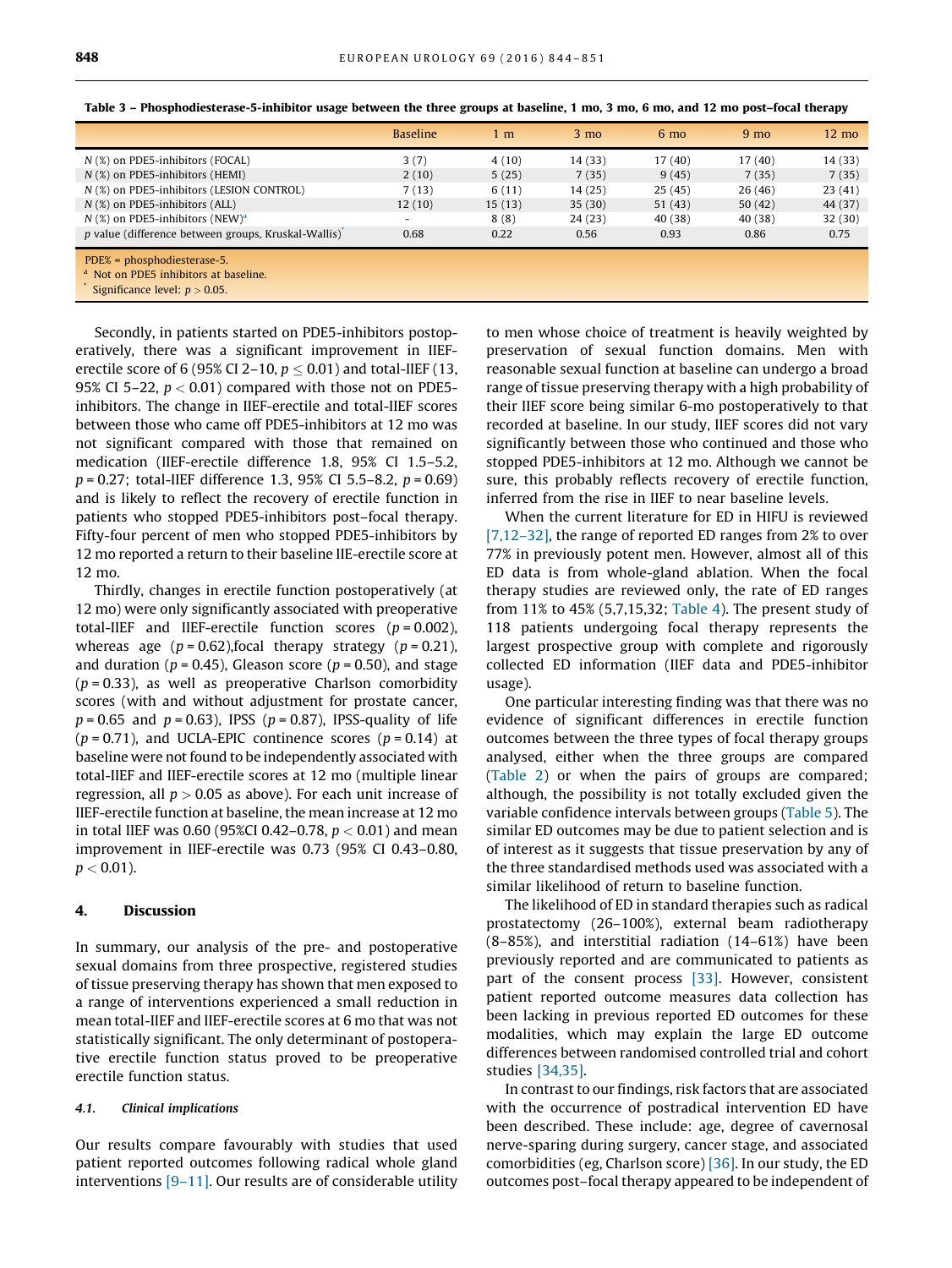| Yr   | Author                   | $\mathfrak n$ | $\mathfrak{n}$ | Type | Mean<br>follow-up<br>(mo) | ED <sup>a</sup><br>(pre) | ED <sup>a</sup><br>(post) | PDE <sub>5i</sub><br>usage<br>(pre) | PDE5i<br>usage<br>(post) | Median<br>$IIEF$ (pre)<br>(range) | Median<br>IIEF (post)<br>(range) | <b>IIEF</b><br>difference<br>$(p$ value) |
|------|--------------------------|---------------|----------------|------|---------------------------|--------------------------|---------------------------|-------------------------------------|--------------------------|-----------------------------------|----------------------------------|------------------------------------------|
| 2015 | Ahmed et al [5]          | 56            | 39             | Е    | 12                        | 24.1%                    | 33.3%                     | 12.7%                               | 42.6%                    | NA                                | <b>NA</b>                        | <b>NA</b>                                |
| 2015 | Van Velthoven et al [32] | 31            | 22             | F    | 36.3                      | <b>NA</b>                | 44.8%                     | <b>NA</b>                           | <b>NA</b>                | <b>NA</b>                         | <b>NA</b>                        | <b>NA</b>                                |
| 2013 | Barret et al [15]        | 21            | 21             | н    | 9                         | <b>NA</b>                | <b>NA</b>                 | <b>NA</b>                           | <b>NA</b>                | $20(15-25)$                       | $14(8-25)$                       | <b>NA</b>                                |
| 2012 | Ahmed et al [7]          | 41            | 41             | Е    |                           | 14.6%                    | 11%                       | 9.0%                                | 45.2%                    | 24                                | 21                               | 0.06                                     |

<span id="page-5-0"></span>Table 4 – Summary of literature review of erectile dydfunction outcomes in focal high intensity focused ultrasound for localised prostate cancer

ED = erectile dysfunction; F = focal ablation; H = hemiablation; IIEF = International Index of Erectile Function;  $n =$  total number of patients;  $n =$  1 = number of patients with ED outcomes; NA = not available; PDE5i = phosphodiesterase-5 inhibitors; pre = pretreatment; post = posttreatment. ED defined as inability to penetrate.

Table 5 – Median differences and 95% confidence interval of median differences between two groups

| Median difference<br>$(IIEF)$ erectile)/<br>95% CI $(p \text{ value})^*$                                                            | <b>Baseline</b>                                                              | 1 m                                                                      | $3 \text{ mo}$                                                              | $6 \text{ mo}$                                                           | 9 <sub>mo</sub>                                                               | $12 \text{ mo}$                                                             |  |  |  |
|-------------------------------------------------------------------------------------------------------------------------------------|------------------------------------------------------------------------------|--------------------------------------------------------------------------|-----------------------------------------------------------------------------|--------------------------------------------------------------------------|-------------------------------------------------------------------------------|-----------------------------------------------------------------------------|--|--|--|
| FOCAL vs LESION CONTROL<br><b>HEMI VS LESION CONTROL</b><br><b>HEMI</b> vs FOCAL                                                    | 2 $(-1-6)$ , $p = 0.21$<br>1 $(-4-6)$ , $p = 0.76$<br>$-1$ (-5-30, p = 0.34) | $-5$ (-6-0), $p = 0.10$<br>0 $(-4-6)$ , $p = 0.63$<br>$5(0-8), p = 0.09$ | $-3$ (-5-3), $p = 0.61$<br>$7(-3-9)$ , $p = 0.50$<br>10 (-2-11), $p = 0.34$ | $3(-2-6)$ , $p = 0.41$<br>10 (0-12), $p = 0.06$<br>$7(0-9)$ , $p = 0.06$ | 2 $(-2-6)$ , $p = 0.35$<br>$5(-1-7)$ , $p = 0.26$<br>10 $(1-12)$ , $p = 0.05$ | $5(-1-7)$ , $p = 0.26$<br>$9(0-10)$ , $p = 0.05$<br>4 $(-1-8)$ , $p = 0.22$ |  |  |  |
| CI = confidence interval; IIEF = International Index of Erectile Function.<br>Significance level: $p > 0.05$ ; Mann-Whitney U test. |                                                                              |                                                                          |                                                                             |                                                                          |                                                                               |                                                                             |  |  |  |

all these parameters and were only influenced by preoperative ED status. This could have clinical implications in therapy selection for certain groups of patients. The other clinical implication of our finding relates to cost. As a return to baseline was achieved without the need for a formal penile rehabilitation program, it may mean that intensive and costly adjuvant management strategies might be avoided in men undergoing tissue-preserving therapy.

We know very little about the aetiology of ED after focal therapy. What we can say, fairly emphatically, is that in all our cases at least one neuro-vascular bundle was preserved. We can infer little about the bundle on the side of treatment as no test is available that can determine its status. However, we should assume damage to the structures adjacent to the treated lobe. This may result in a combination of vascular (arterio/venogenic) and neural damage. Arteriogenic ED may result from damage to pudendal arteries, which can be aberrant and make up the only arterial supply to the corpora cavernosa. They are present in up to 75% of men, and can occupy a lateral or apical position [\[37\].](#page-7-0) Venogenic ED may be secondary to ensuing corporal smooth muscle fibrosis, with increased expression of profibrotic cytokines, such as transforming growth factor beta, which lead to increased collagen smooth muscle ratios [\[38\]](#page-7-0).

A hypogonadal-state post bilateral cavernous nerve injury has also been demonstrated in a rat model [\[39\].](#page-7-0) Following administration of testosterone in hypogonadal rats, some of the pathophysiological changes associated with ED, including collagenisation of penile smooth muscle and endothelial dysfunction, are improved. Cavernous nerve injury via thermal damage may also lead to reduction in nitric oxide synthase-producing nerves [\[40\]](#page-7-0) as

well as corporal smooth muscle atrophy and fibrosis [\[41\].](#page-7-0) The delay in return of erectile function post-focal therapy, as with post-radical prostatectomy may reflect a resolving neuropraxia. The result of all of these combined factors may be failure to achieve regular cavernosal cycling and oxygenation between the flaccid and erect states with hypoxic induced structural damage to the cavernosal smooth muscle [\[42\].](#page-7-0)

Interestingly, after whole gland HIFU, previous authors have reported no reduction in penile length unlike RP, which is thought to involve both cavernous nerve damage and loss of erectile function [\[43,44\].](#page-7-0) Although this may be explained by the preservation of erectile function post HIFU, it may also be indicative of an alternative mechanism for ED other than cavernosal fibrosis.

The primary limitation of our study is the relatively short follow-up of 1 yr. Our future work will focus on whether this improvement is further maintained beyond 1 yr, and the proportion still on medical therapy for ED. Our three trials may also have had selection bias in that men with better baseline function compared to the general population may have participated in our trials. Heterogeneity in the treatment administered could potentially also limit the applicability of the current findings. Our most recent multicentre focal-therapy trial (INDEX NCT01194648) will test reproducibility across centres and populations in approximately 350 men. The aim of this study was to specifically report on functional outcomes following focal therapy for prostate cancer and not oncological outcomes. The short to medium cancer control rates have been previously reported by the authors in a prospective cohort of patients [\[7\]](#page-6-0) and more recently comprehensively analysed in a systematic review and meta-analysis [\[3\].](#page-6-0)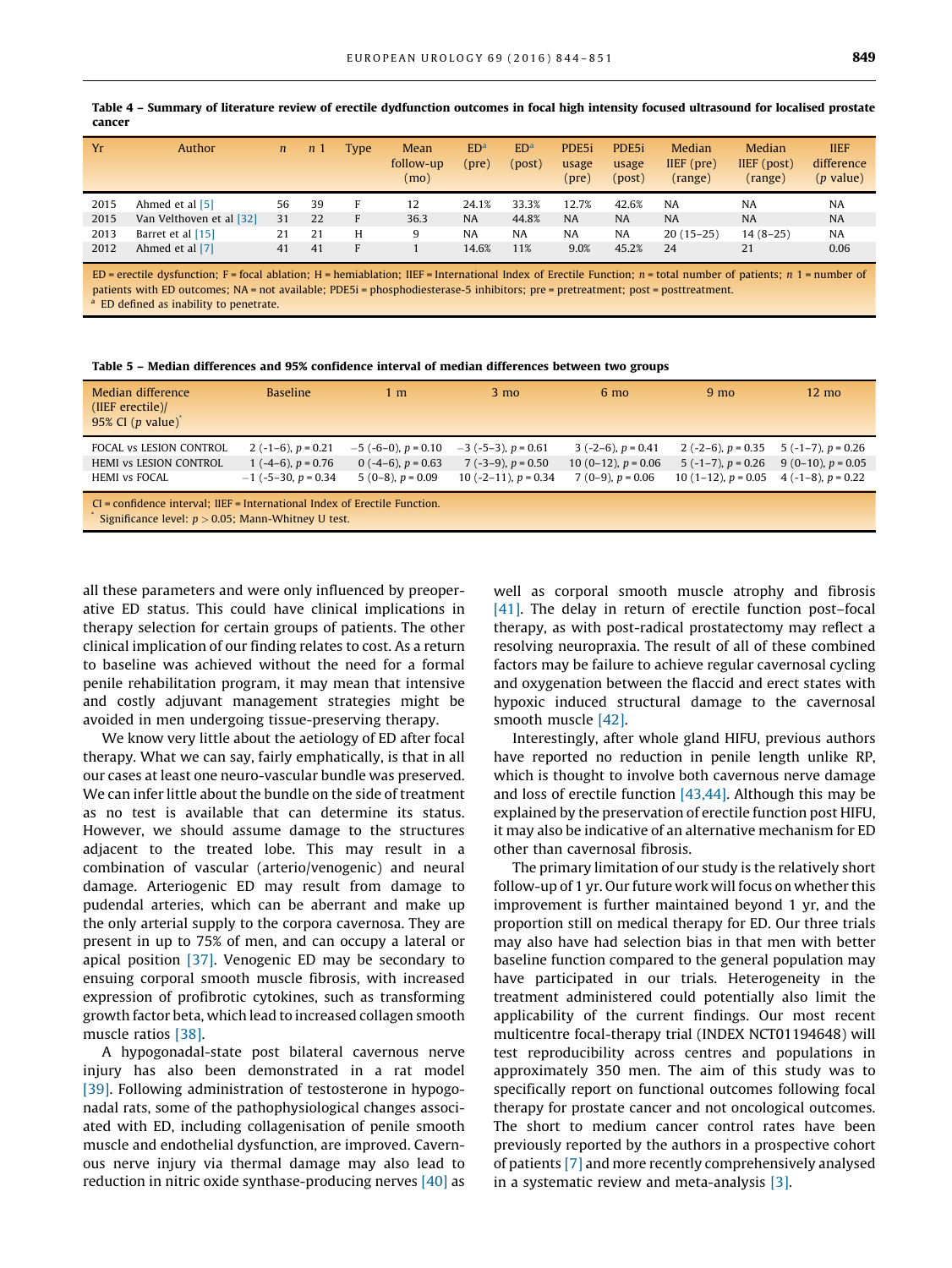## <span id="page-6-0"></span>5. Conclusion

Focal therapy for prostate cancer represents an emerging strategy in targeting and treating malignancy whilst potentially maintaining erectile function and quality of life. In this series, the largest published set of patients with ED outcomes post–focal therapy, we have found a return to baseline IIEF-erectile and total IIEF scores by 6 mo post– focal therapy which was maintained at 1 yr. Also by 1 yr, the majority of treated men were not on any form of medical treatment for their ED. Focal therapy may represent a suitable alternative for men of any age or comorbidity wishing to maintain erectile function.

Author contributions: Tet Yap had full access to all the data in the study and takes responsibility for the integrity of the data and the accuracy of the data analysis.

Study concept and design: Emberton, Ahmed.

Acquisition of data: Ahmed, Dickinson, Hindley.

Analysis and interpretation of data: Yap, Minhas.

Drafting of the manuscript: Yap, Minhas.

Critical revision of the manuscript for important intellectual content: Yap, Ahmed, Hindley, Guillaumier, McCartan, Dickinson, Emberton, Minhas. Statistical analysis: Yap, Minhas.

Obtaining funding: Emberton, Ahmed.

Administrative, technical, or material support: Dickinson, McCartan. Supervision: Emberton.

Other: None.

Financial disclosures: Tet Yap certifies that all conflicts of interest, including specific financial interests and relationships and affiliations relevant to the subject matter or materials discussed in the manuscript (eg, employment/affiliation, grants or funding, consultancies, honoraria, stock ownership or options, expert testimony, royalties, or patents filed, received, or pending), are the following: Emberton and Ahmed received funding and/or support from Sonacare Inc, GlaxoSmithKline, Advanced Medical Diagnostics, Sophiris Biocorp, TROD Medical, and Angiodynamics for clinical trials. Emberton is a paid consultant of Steba Biotech. Emberton and Ahmed have received funding from Sonacare Inc. (manufacturers and distributors of the Sonablate 500 high-intensity focused ultrasound device) for conference attendance and lectures at academic meetings. Emberton and Hindley hold shares in Nuada Medical Ltd. and are on the board. All other authors declared no conflicts of interest.

Funding/Support and role of the sponsor: The trials within this report were funded by the UK Medical Research Council, the Pelican Cancer Foundation, Prostate Cancer UK (previously Prostate Action), and St Peters Trust, and sponsored by University College London Hospitals NHS Foundation Trust. We thank the men who agreed to participate in this trial, and Jane Coe and Victor Abu for their invaluable help and support during the duration of the study. Emberton and Ahmed receive funding for other research projects from the Wellcome Trust, National Institute of Health Research-Health Technology Assessment program, National Institute of Health Research-i4i program, the US National Institute of Health—National Cancer Institute, and Prostate Cancer UK. Emberton receives funding in part from the UK National Institute of Health Research University College London Hospitals/University College London Biomedical Research Centre.

## References

[1] Ljungberg B, Bensalah K, Bex A, et al. EAU Guidelines on Renal Cell Carcinoma, updated 2015. [http://uroweb.org/wp-content/uploads/](http://uroweb.org/wp-content/uploads/10-Renal-Cell-Carcinoma_LR.pdf) [10-Renal-Cell-Carcinoma\\_LR.pdf](http://uroweb.org/wp-content/uploads/10-Renal-Cell-Carcinoma_LR.pdf)

- [2] [Ahmed HU, Pendse D, Illing R, et al. Will focal therapy become](http://refhub.elsevier.com/S0302-2838(15)01013-1/sbref0230) standard [of care for men with localised prostate cancer? Nat Clin](http://refhub.elsevier.com/S0302-2838(15)01013-1/sbref0230) [Pract Oncol 2007;4:632–42.](http://refhub.elsevier.com/S0302-2838(15)01013-1/sbref0230)
- [3] [Valerio M, Ahmed HU, Emberton M, et al. The role of focal therapy in](http://refhub.elsevier.com/S0302-2838(15)01013-1/sbref0235) the [management of localised prostate cancer: a systematic review.](http://refhub.elsevier.com/S0302-2838(15)01013-1/sbref0235) [Eur Urol 2014;66:732–51.](http://refhub.elsevier.com/S0302-2838(15)01013-1/sbref0235)
- [4] [Ahmed HU, Berge V, Bottomley D, et al. Can we deliver randomized](http://refhub.elsevier.com/S0302-2838(15)01013-1/sbref0240) trials [of focal therapy in prostate cancer? Nat Rev Clin Oncol](http://refhub.elsevier.com/S0302-2838(15)01013-1/sbref0240) [2014;11:482–91.](http://refhub.elsevier.com/S0302-2838(15)01013-1/sbref0240)
- [5] [Ahmed HU, Dickinson L, Charman S, et al. Focal ablation targeted to](http://refhub.elsevier.com/S0302-2838(15)01013-1/sbref0245) the [index lesion in multifocal localised prostate cancer: A prospec](http://refhub.elsevier.com/S0302-2838(15)01013-1/sbref0245)[tive development study. Eur Urol 2015;68:927–36.](http://refhub.elsevier.com/S0302-2838(15)01013-1/sbref0245)
- [6] [Ahmed HU, Freeman A, Kirkham A, et al. Focal therapy for](http://refhub.elsevier.com/S0302-2838(15)01013-1/sbref0250) [localised prostate cancer: a phase I/II trial. J Urol 2011;185:](http://refhub.elsevier.com/S0302-2838(15)01013-1/sbref0250) [1246–54](http://refhub.elsevier.com/S0302-2838(15)01013-1/sbref0250).
- [7] [Ahmed HU, Hindley RG, Dickinson L, et al. Focal therapy for local](http://refhub.elsevier.com/S0302-2838(15)01013-1/sbref0255)ised [unifocal and multifocal prostate cancer: a prospective devel](http://refhub.elsevier.com/S0302-2838(15)01013-1/sbref0255)[opment study. Lancet Oncol 2012;13:622–32](http://refhub.elsevier.com/S0302-2838(15)01013-1/sbref0255).
- [8] [Madersbacher S, Marberger M. High-energy shockwaves and ex](http://refhub.elsevier.com/S0302-2838(15)01013-1/sbref0260)tracorporeal [HIFU. J Endourol 2003;17:667–72.](http://refhub.elsevier.com/S0302-2838(15)01013-1/sbref0260)
- [9] [Cordeiro ER, Cathelineau X, Thuroff S, et al. HIFU for definitive](http://refhub.elsevier.com/S0302-2838(15)01013-1/sbref0265) treatment [of prostate cancer. BJU Int 2012;110:1228–42](http://refhub.elsevier.com/S0302-2838(15)01013-1/sbref0265).
- [10] [McCullough A, Kau E, Kaci L, Lepor H. A 12 month longitudinal study](http://refhub.elsevier.com/S0302-2838(15)01013-1/sbref0270) of [treatment seeking behavior in 200 men after radical retropubic](http://refhub.elsevier.com/S0302-2838(15)01013-1/sbref0270) [prostatectomy. J Urol 2000;169:379](http://refhub.elsevier.com/S0302-2838(15)01013-1/sbref0270).
- [11] [Andrea Salonia, Burnett Arthur L, Markus Graefen, et al. Prevention](http://refhub.elsevier.com/S0302-2838(15)01013-1/sbref0275) and [management of postprostatectomy sexual dysfunctions part 2:](http://refhub.elsevier.com/S0302-2838(15)01013-1/sbref0275) [Recovery and preservation of erectile function, sexual desire and](http://refhub.elsevier.com/S0302-2838(15)01013-1/sbref0275) [orgasmic function. Eur Urol 2012;62:273–86](http://refhub.elsevier.com/S0302-2838(15)01013-1/sbref0275).
- [12] Crouzet S, Chapelon JY, Rouvière [O, et al. Whole-gland ablation of](http://refhub.elsevier.com/S0302-2838(15)01013-1/sbref0280) [localised prostate cancer with high-intensity focused ultrasound:](http://refhub.elsevier.com/S0302-2838(15)01013-1/sbref0280) [oncologic outcomes and morbidity in 1002 patients. Eur Urol 2014;](http://refhub.elsevier.com/S0302-2838(15)01013-1/sbref0280) [65:907–14.](http://refhub.elsevier.com/S0302-2838(15)01013-1/sbref0280)
- [13] [Berge V, Dickinson L, McCartan N, et al. Morbidity associated with](http://refhub.elsevier.com/S0302-2838(15)01013-1/sbref0285) [primary high intensity focused ultrasound and redo high intensity](http://refhub.elsevier.com/S0302-2838(15)01013-1/sbref0285) [focused ultrasound for localised prostate cancer. J Urol 2014;191:](http://refhub.elsevier.com/S0302-2838(15)01013-1/sbref0285) [1764–9.](http://refhub.elsevier.com/S0302-2838(15)01013-1/sbref0285)
- [14] [Ganzer R, Fritsche HM, Brandtner. A fourteen-year oncological and](http://refhub.elsevier.com/S0302-2838(15)01013-1/sbref0290) functional [outcomes of high-intensity focused ultrasound in local](http://refhub.elsevier.com/S0302-2838(15)01013-1/sbref0290)[ised prostate cancer. BJU Int 2013;112:322–9.](http://refhub.elsevier.com/S0302-2838(15)01013-1/sbref0290)
- [15] [Barret E, Ahallal Y, Sanchez-Salas R, et al. Morbidity of focal therapy](http://refhub.elsevier.com/S0302-2838(15)01013-1/sbref0295) in [the treatment of localised prostate cancer. Eur Urol 2013;63:](http://refhub.elsevier.com/S0302-2838(15)01013-1/sbref0295) [618–22.](http://refhub.elsevier.com/S0302-2838(15)01013-1/sbref0295)
- [16] [Inoue Y, Goto K, Hayashi T, et al. Transrectal high-intensity focused](http://refhub.elsevier.com/S0302-2838(15)01013-1/sbref0300) ultrasound [for the treatment of localised prostate cancer. Int J Urol](http://refhub.elsevier.com/S0302-2838(15)01013-1/sbref0300) [2011;18:358–62.](http://refhub.elsevier.com/S0302-2838(15)01013-1/sbref0300)
- [17] [Elterman DS, Barkin J, Radomski SB, et al. Results of HIFU treatment](http://refhub.elsevier.com/S0302-2838(15)01013-1/sbref0305) of [prostate cancer: early Canadian experience at a single centre. Can](http://refhub.elsevier.com/S0302-2838(15)01013-1/sbref0305) [J Urol 2011;18:6037–42](http://refhub.elsevier.com/S0302-2838(15)01013-1/sbref0305).
- [18] [Shoji S, Nakano M, Nagata Y, et al. Quality of life following HIFU for](http://refhub.elsevier.com/S0302-2838(15)01013-1/sbref0310) the [treatment of localised prostate cancer: a prospective study. Int J](http://refhub.elsevier.com/S0302-2838(15)01013-1/sbref0310) [Urol 2010;17:715–9](http://refhub.elsevier.com/S0302-2838(15)01013-1/sbref0310).
- [19] Ripert T, Azémar MD, Ménard J, et al. Transrectal HIFU treatment of [localised prostate cancer. Prostate Cancer Prostatic Dis 2010;13:](http://refhub.elsevier.com/S0302-2838(15)01013-1/sbref0315) [132–7.](http://refhub.elsevier.com/S0302-2838(15)01013-1/sbref0315)
- [20] [Ahmed HU, Zacharakis E, Dudderidge T, et al. HIFU in the treatment of](http://refhub.elsevier.com/S0302-2838(15)01013-1/sbref0320) [primary prostate cancer: the first UK series. Br J Cancer 2009;101:](http://refhub.elsevier.com/S0302-2838(15)01013-1/sbref0320) [19–26](http://refhub.elsevier.com/S0302-2838(15)01013-1/sbref0320).
- [21] [Uchida T, Shoji S, Nakano M, et al. Transrectal high-intensity](http://refhub.elsevier.com/S0302-2838(15)01013-1/sbref0325) focused [ultrasound for the treatment of localised prostate cancer:](http://refhub.elsevier.com/S0302-2838(15)01013-1/sbref0325) [eight-year experience. Int J Urol 2009;16:881–6](http://refhub.elsevier.com/S0302-2838(15)01013-1/sbref0325).
- [22] [Blana A, Murat FJ, Walter B, et al. First analysis of the long-term](http://refhub.elsevier.com/S0302-2838(15)01013-1/sbref0330) results [with transrectal HIFU in patients with localised prostate](http://refhub.elsevier.com/S0302-2838(15)01013-1/sbref0330) [cancer. Eur Urol 2008;53:1194–203.](http://refhub.elsevier.com/S0302-2838(15)01013-1/sbref0330)